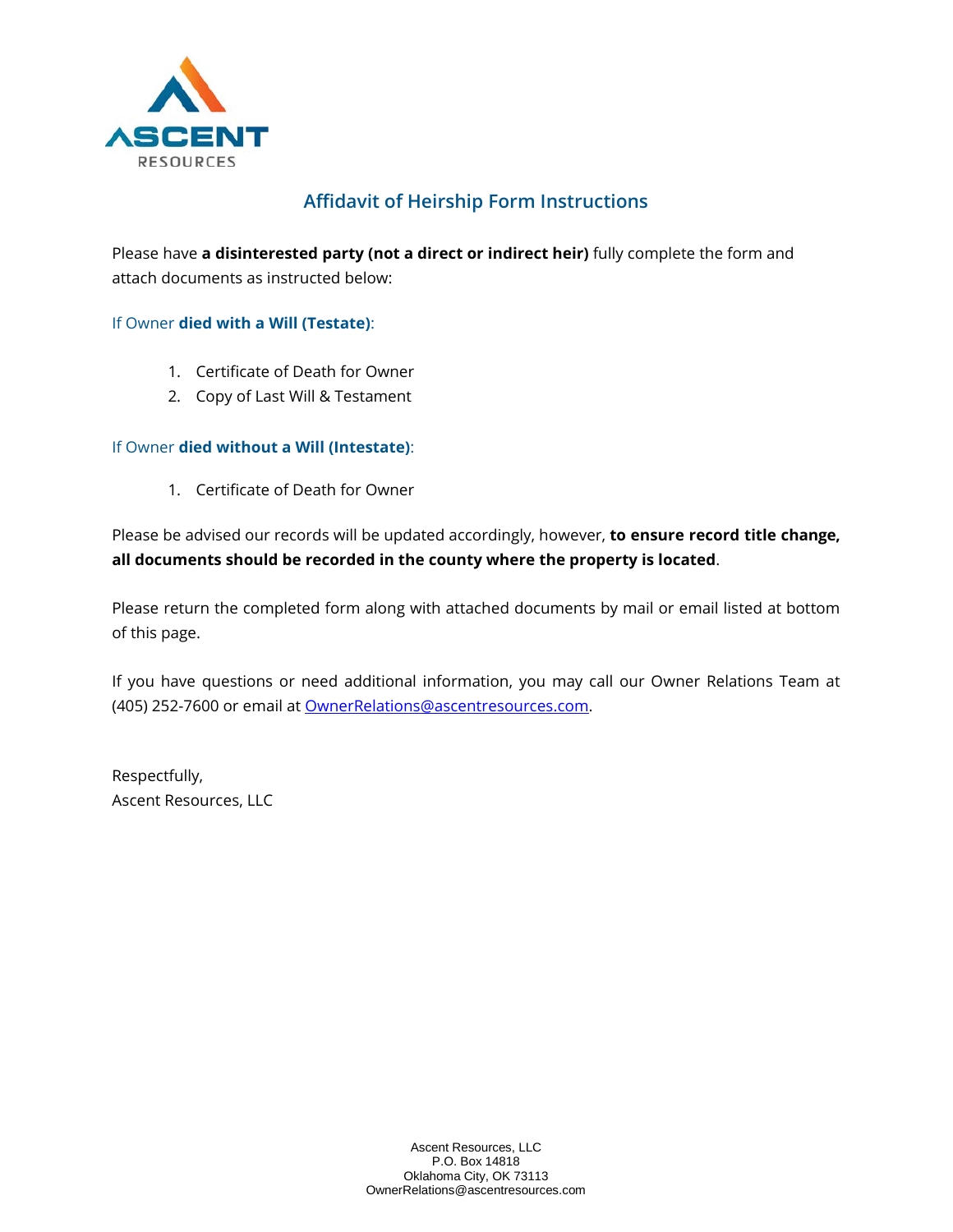## **AFFIDAVIT OF HEIRSHIP OF**

|    |                                                |                                                                                                                                                                                                                           | <b>Deceased</b> |                 |                                                              |                            |
|----|------------------------------------------------|---------------------------------------------------------------------------------------------------------------------------------------------------------------------------------------------------------------------------|-----------------|-----------------|--------------------------------------------------------------|----------------------------|
|    |                                                |                                                                                                                                                                                                                           |                 |                 |                                                              |                            |
|    |                                                | $\begin{tabular}{l} \multicolumn{2}{c}{\text{STATE OF}} \\ \hline \multicolumn{2}{c}{\text{COUNTY OF}} \end{tabular} \begin{tabular}{c} \multicolumn{2}{c}{\text{SIS.}} \\ \multicolumn{2}{c}{\text{SIS.}} \end{tabular}$ |                 |                 |                                                              |                            |
|    |                                                |                                                                                                                                                                                                                           |                 |                 |                                                              |                            |
|    |                                                | <u> 1990 - Johann Barbara, martin a</u>                                                                                                                                                                                   |                 |                 | hereinafter identified as affiant, of lawful age, being duly |                            |
|    | sworn, on oath deposes and says:               |                                                                                                                                                                                                                           |                 |                 |                                                              |                            |
|    |                                                | That affiant was personally and well acquainted with the above named decedent during the latter's lifetime,                                                                                                               |                 |                 |                                                              |                            |
|    |                                                | having known deceased for years.                                                                                                                                                                                          |                 |                 |                                                              |                            |
|    |                                                |                                                                                                                                                                                                                           |                 |                 |                                                              |                            |
|    |                                                |                                                                                                                                                                                                                           |                 |                 |                                                              |                            |
|    |                                                |                                                                                                                                                                                                                           |                 |                 |                                                              | at the time of death.      |
|    |                                                | That the following statements and answers to the following questions are based upon the personal                                                                                                                          |                 |                 |                                                              |                            |
|    | knowledge of affiant and are true and correct: |                                                                                                                                                                                                                           |                 |                 |                                                              |                            |
|    |                                                | 1. Did the decedent leave a will? _________. If so, has the will been admitted to probate? _________. Give                                                                                                                |                 |                 |                                                              |                            |
|    |                                                | the name of the County and State in which such proceedings are pending.                                                                                                                                                   |                 |                 |                                                              |                            |
|    |                                                |                                                                                                                                                                                                                           |                 |                 |                                                              |                            |
| 2. |                                                |                                                                                                                                                                                                                           |                 |                 |                                                              |                            |
|    |                                                | of the County and State in which said administration proceedings are pending.                                                                                                                                             |                 |                 |                                                              |                            |
|    |                                                |                                                                                                                                                                                                                           |                 |                 |                                                              |                            |
| 3. |                                                | Have ancillary probate proceedings been had on the decedent's estate? Fig. 3. If so, when?                                                                                                                                |                 |                 |                                                              |                            |
|    |                                                |                                                                                                                                                                                                                           |                 |                 |                                                              |                            |
|    |                                                |                                                                                                                                                                                                                           |                 |                 |                                                              |                            |
| 4. |                                                | Where?<br>If no administrative proceedings have been started, are there any plans to have the estate administered?                                                                                                        |                 |                 |                                                              |                            |
|    |                                                |                                                                                                                                                                                                                           |                 |                 |                                                              |                            |
|    |                                                |                                                                                                                                                                                                                           |                 |                 |                                                              |                            |
| 5. |                                                | Marital status of the decedent at the time of death. Married                                                                                                                                                              |                 | <b>Single</b>   | Divorced Widow Widower                                       |                            |
|    |                                                |                                                                                                                                                                                                                           |                 |                 |                                                              |                            |
| 6. |                                                | If the decedent was ever married, give the following information for each marriage: (List names in order of                                                                                                               |                 |                 |                                                              |                            |
|    | marriage)                                      |                                                                                                                                                                                                                           |                 |                 |                                                              |                            |
|    | <b>Name of Spouse</b>                          | Date of Marriage                                                                                                                                                                                                          | Living/         | <b>Divorced</b> | Date of Death                                                | <b>Location of Divorce</b> |
|    |                                                |                                                                                                                                                                                                                           | <b>Deceased</b> |                 | or Divorce                                                   | (State and County)         |
|    |                                                |                                                                                                                                                                                                                           |                 |                 |                                                              |                            |
|    |                                                |                                                                                                                                                                                                                           |                 |                 |                                                              |                            |
|    |                                                |                                                                                                                                                                                                                           |                 |                 |                                                              |                            |
|    |                                                |                                                                                                                                                                                                                           |                 |                 |                                                              |                            |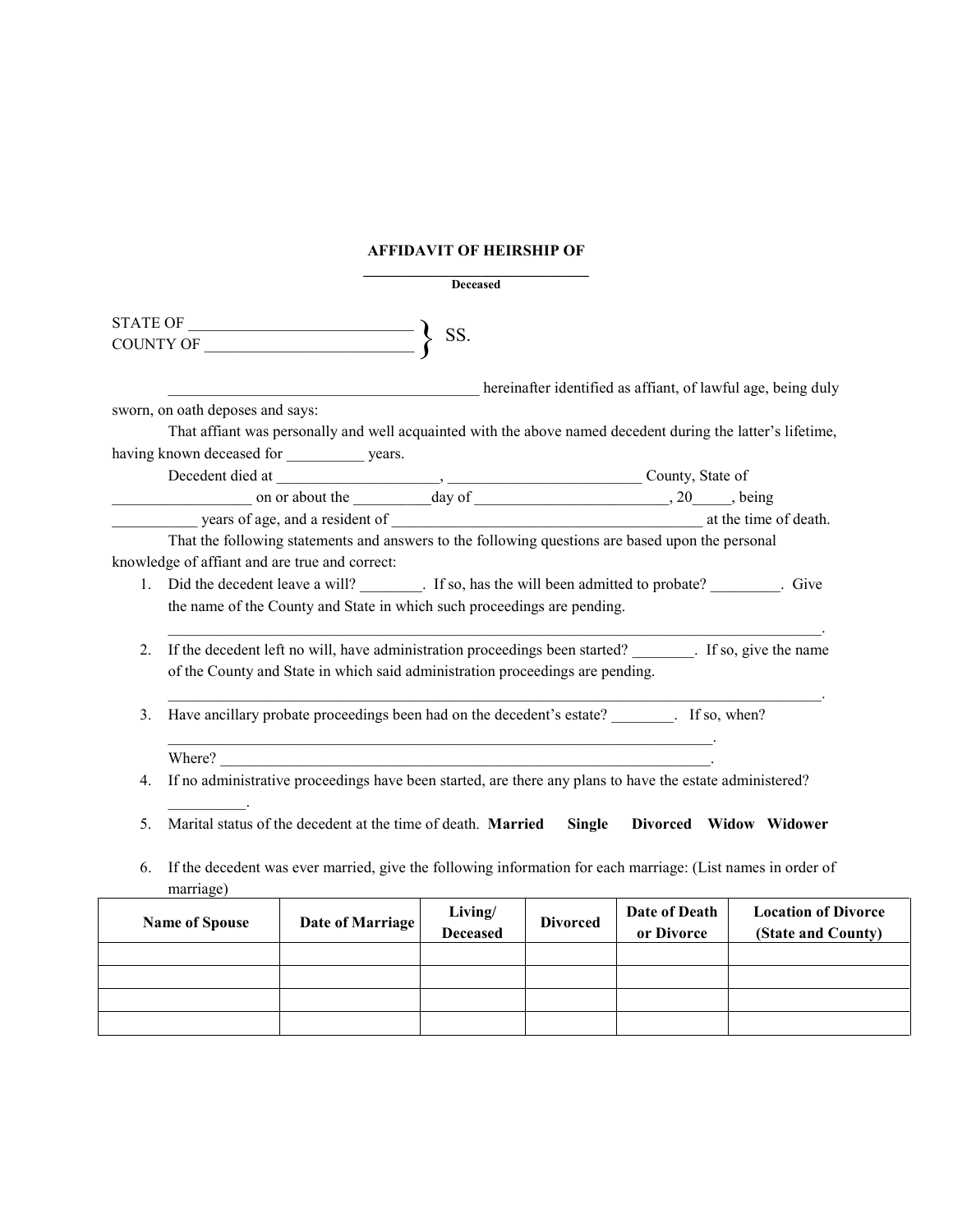7. If the decedent had any children by any person, or adopted any children, give the following information:

| Name of Child | Date of<br><b>Birth</b> | <b>Address</b> | Living/<br><b>Deceased</b> | Date of<br>Death | By Whom |
|---------------|-------------------------|----------------|----------------------------|------------------|---------|
|               |                         |                |                            |                  |         |
|               |                         |                |                            |                  |         |
|               |                         |                |                            |                  |         |
|               |                         |                |                            |                  |         |
|               |                         |                |                            |                  |         |
|               |                         |                |                            |                  |         |
|               |                         |                |                            |                  |         |
|               |                         |                |                            |                  |         |
|               |                         |                |                            |                  |         |

8. If a deceased child left descendents, give the following information:

| <b>Name of Deceased</b> | Name of Child | Date of<br><b>Birth</b> | <b>Address</b> | Living/<br><b>Deceased</b> | Date of<br><b>Death</b> |
|-------------------------|---------------|-------------------------|----------------|----------------------------|-------------------------|
|                         |               |                         |                |                            |                         |
|                         |               |                         |                |                            |                         |
|                         |               |                         |                |                            |                         |
|                         |               |                         |                |                            |                         |
|                         |               |                         |                |                            |                         |
|                         |               |                         |                |                            |                         |
|                         |               |                         |                |                            |                         |
|                         |               |                         |                |                            |                         |

(If more space is needed, please attach a separate sheet.)

- 9. If the decedent left no children or descendents of deceased children, then please furnish the following information:
	- a. Give the names of the parents of the decedent:

| Name    | <b>Address</b> | Living/<br><b>Deceased</b> | Date of<br>Death |
|---------|----------------|----------------------------|------------------|
| Mother: |                |                            |                  |
| Father: |                |                            |                  |

b. Give the names of the brothers and sisters of the decedent:

| Name | Relation | Living/<br>Deceased | Date of<br>Death |  |
|------|----------|---------------------|------------------|--|
|      |          | <b>Address</b>      |                  |  |
|      |          |                     |                  |  |
|      |          |                     |                  |  |
|      |          |                     |                  |  |
|      |          |                     |                  |  |